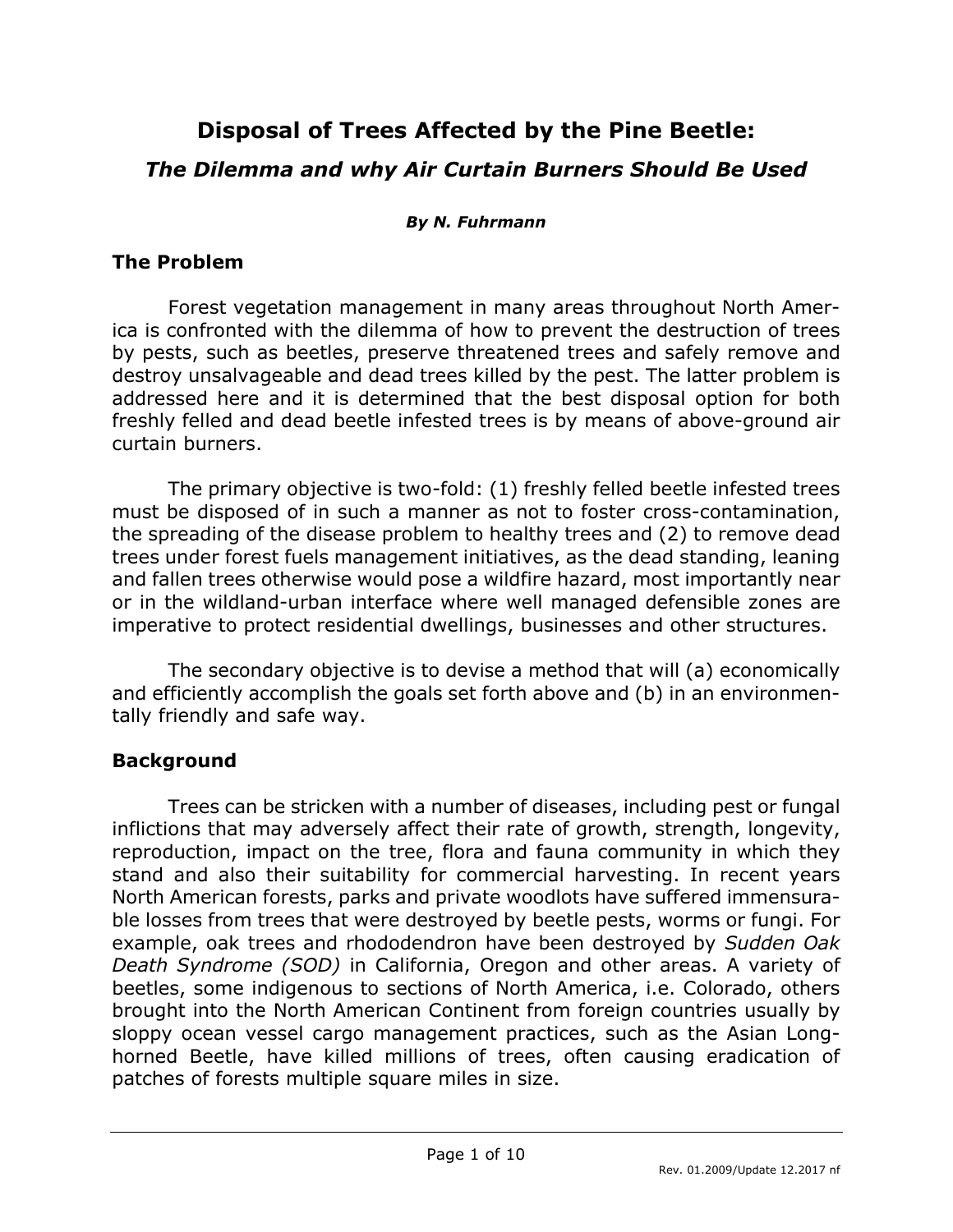Society has a high interest and responsibility in managing and preserving the world's forests for many reasons, above all, because trees are vital for the very existence of mankind considering the balance that photosynthesis provides to the air we breathe. Healthy forests are a "carbon sink." Unfortunately, recent studies have shown that the magnitude of decaying vegetative waste resulting from beetle kills have actually reversed some forest areas from being a carbon sink to a contributor to greenhouse gas emissions<sup>1</sup>.

Forests provide a habitat for other vegetation and animals of a myriad of species. Forests made it possible for mankind to evolve as it has from providing shelter, building materials and firewood to hunting grounds. Finally, one cannot overlook the beauty of our trees and the forests that they comprise. Their recreational value should not be underestimated.

Non-government and non-profit endeavors that are people-driven, such as the *Champion Tree Project*<sup>2</sup> supported by the USDA, are of paramount significance, as they raise public awareness regarding the serious issues that threaten our forests and trees and they provide educational platforms to help prepare young people to better understand the steps required to safeguard our forests for future generations and to cope with the immense dangers facing our environment in general.

# **About Beetles in the Forest**

It should be emphasized that generally most beetles in the forest are not harmful, but rather are a vital part of the forest's ecosystem. It is often thought that the trees in our country are attacked mainly by invasive species, pests that have been imported from foreign lands and that do not have natural local predators. However, there are native beetle species as well that are responsible for massive tree mortalities.

In Colorado, for example, the *mountain pine beetle* (MPB) that is causing extensive damage at the present time and has destroyed countless numbers of trees in recent years, is native to the forests of Western North America.

It is the abundance and concentration of the beetle population that result in the massive destruction of trees. The main reason for providing the basis for such beetle abundance is the fact that many forests in the US and Canada are severely overgrown and, as a result, are weakening their trees, because natural low-severity forest fires have not cleared out the excessive abnormal underbrush and frail trees for decades or even a century. Ever since the US Government implemented wildfire suppression mandates more than 85 years ago, the natural process of clearing out ladder fuels (underbrush or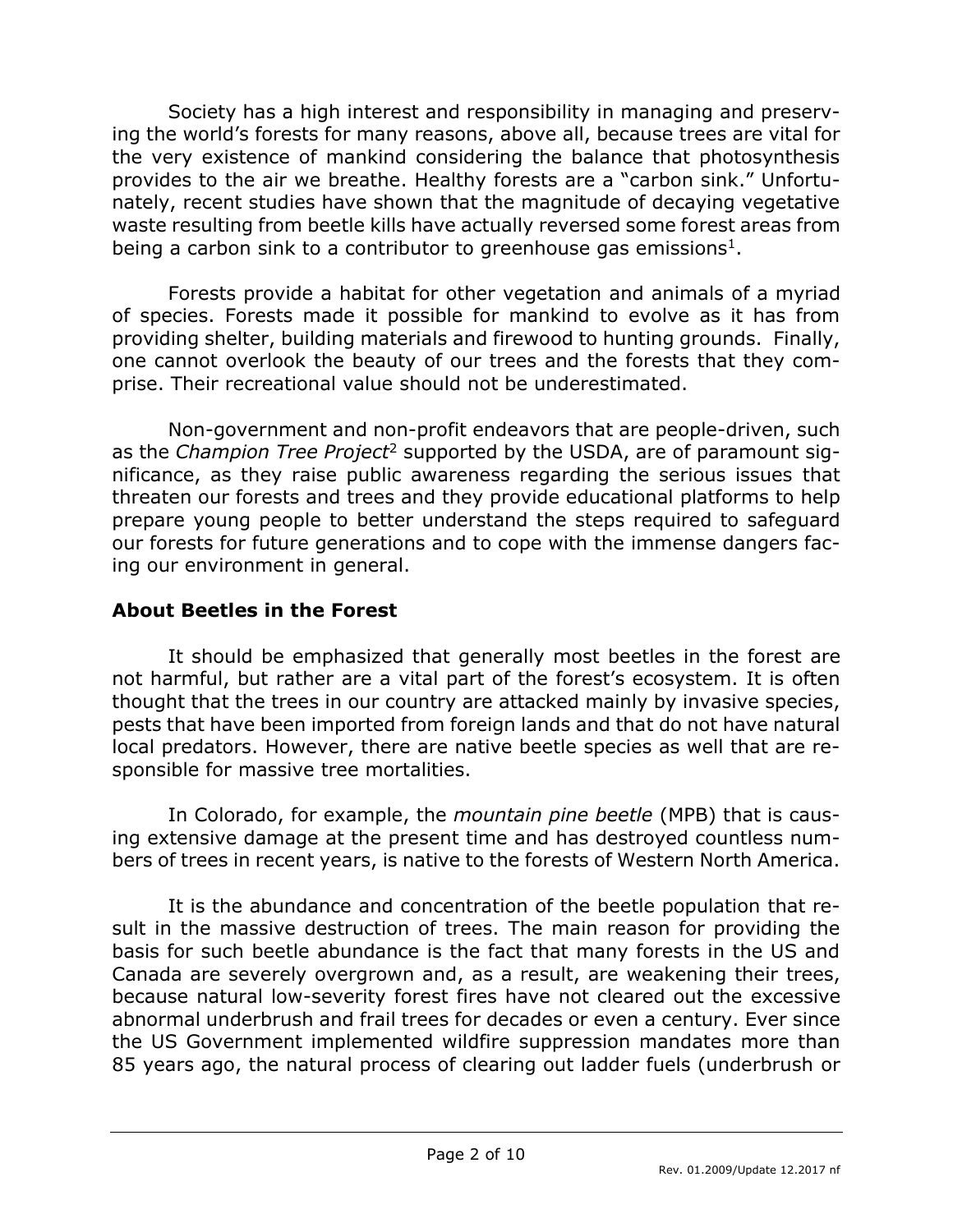understory) and dead trees has been disturbed and forest fires have thus become much more severe<sup>3</sup>. For millions of years, naturally occurring wildfires have not only created a balance between various species of healthy trees, fragile trees and pests, but also provided a biological necessity for certain trees. For example, the *Lodgepole Pine* depends on heat from wildfires to open its cones to release the seeds<sup>4</sup>, and the *California Redwood* also needs fire to survive, as without it redwoods will not properly repopulate<sup>5</sup>.

Trees that have been injured or otherwise weakened from droughts, unnatural high-severity wildfires, etc. are most vulnerable for beetle infestations; however, otherwise healthy appearing trees are also succumbing to an overly large beetle population, to some extent due to the adverse effect of the abnormally dense understory forest growth which makes the stands more susceptible to pest attacks.

It must furthermore be noted that beetles are selective in their host trees. Not all "bark beetles" invade all species of "pine trees"; they typically choose specific tree species as hosts. This is important to understand when devising eradication plans, as one type of pine may be sickened by a particular beetle attack whereas another species of pine tree next to it is just fine and must be left alone<sup>6;7</sup>.

# **Eradication of (Harmful) Beetles**

Beetle eradication methods are rather limited in scope: chemical pesticides that are aimed at killing the beetle and the underlying larvae are used to salvage healthy trees in danger of beetle infliction. This approach, albeit costly, makes sense in parks, residential areas and private woodlots where selective treatment is realistic, but not in vast forest lands.

The only alternative is to stem the spread of the beetle infestation from infested trees to healthy stands which means the elimination of the trees that are already infested, in order to prevent cross-contamination. Ideally, this selective felling should be coupled with the thinning of the adjacent areas of healthy trees to help strengthen them and to prevent any wildfires from reaching the tree canopies through excessive ladder fuels. Again, this operation should be considered obligatory for wildland-urban interface zones, national and state parks and other areas frequented by the public for recreational purposes or travel.

This practical approach requires the collection and disposal of the felled trees in such a manner as to guarantee the total destruction of all living beetles and larvae within or attached to the trees and associated wood debris. Numerous methods have been employed towards this goal, including burning the trees in an above-ground air curtain burner *(FireBox)*<sup>8</sup> , chipping the trees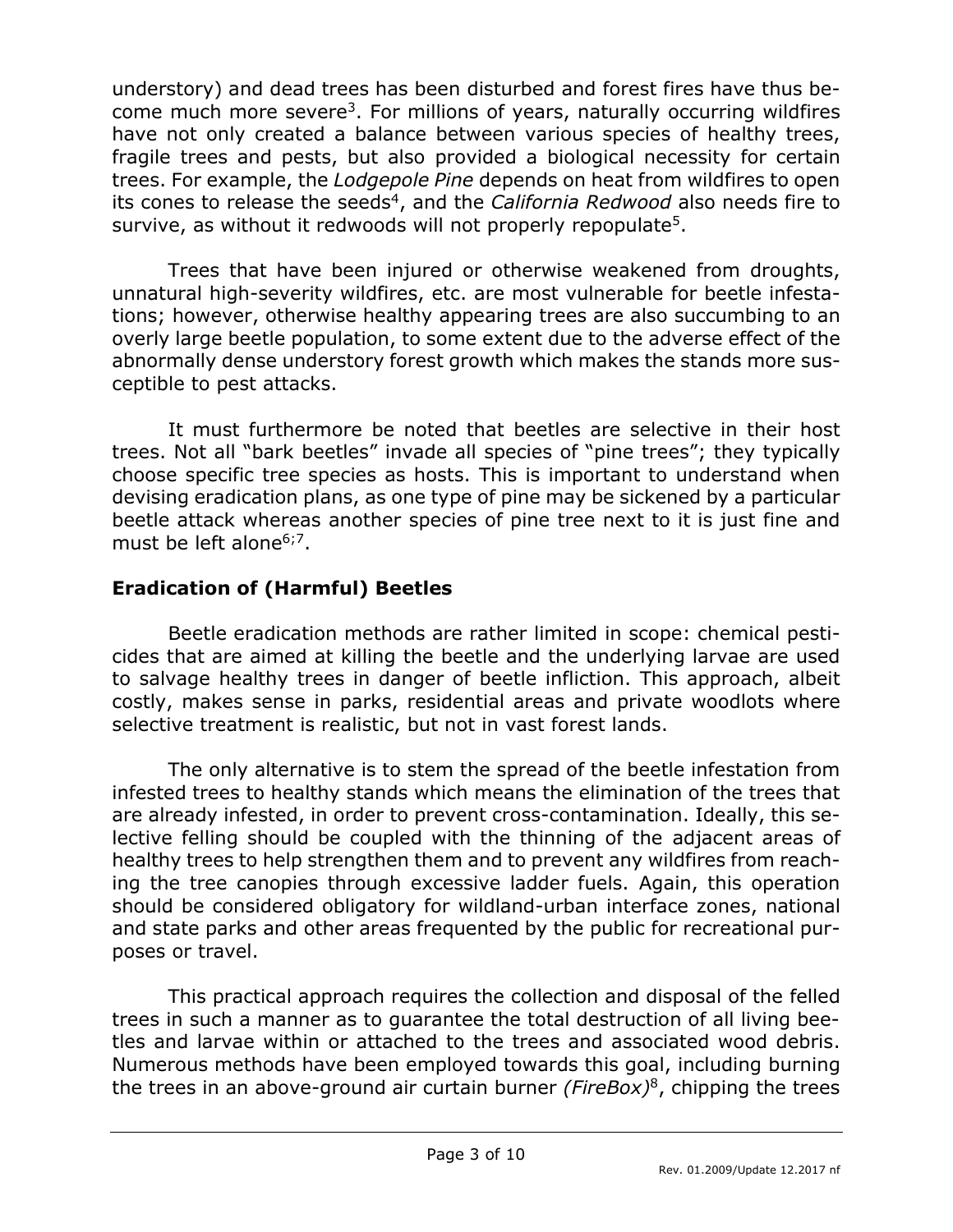and hauling the residue to a landfill or biomass cogeneration facility, composting the trees after grinding them, and even salvaging portions for firewood or commercial uses.

# **Tree Disposal Considerations**

As already stated, beetle infested trees must be slated for disposal for two main reasons:

- 1. To prevent spreading the infestation to healthy trees and
- 2. To prevent or mitigate forest fires, as the dead trees would be fuels for devastating wildfires that would likely spread to healthy stands with high ladder fuels.

Time is always of the essence regarding either objective. Beetle infested trees and slash must be effectively disposed of in the shortest amount of time to keep live beetles from migrating to healthy trees and larvae from developing into mature beetles which would then fly to healthy stands. This should best take place in winter and early spring before the larvae typically hatch.

Forest patches of dead trees could be ignited by lightning, fallen rocks or human activity at any time with possibly devastating consequences. The disposal of these trees could be performed year-round.

Above-ground air curtain burners, such as the portable models S-116, S-220 or S-327 fireboxes by Air Burners, Inc., have been designed for the disposal of clean wood waste (vegetative waste) as an alternative to open burning. Describing how an air curtain burner works is beyond the scope of this paper and the reader is directed to a technical memorandum on the principle of operation of air curtain incineration at this Web Site: [http://www.air](http://www.airburnertechnology.com/)[burnertechnology.com.](http://www.airburnertechnology.com/)

Air curtain FireBoxes are the most desirable and suitable machines to accomplish the disposal of beetle infested trees for the following main reasons $8$ :

- 1. The attained high burn temperatures assure quick and total elimination of any and all beetles and larvae in or on the felled tree and collected slash.
- 2. The wood debris can be burned immediately upon collection, even while the freshly cut tree is still *green*. A drying-out period is not required. That gives no opportunity to any larvae population in the tree to mature into beetles that would fly away and infest healthy trees.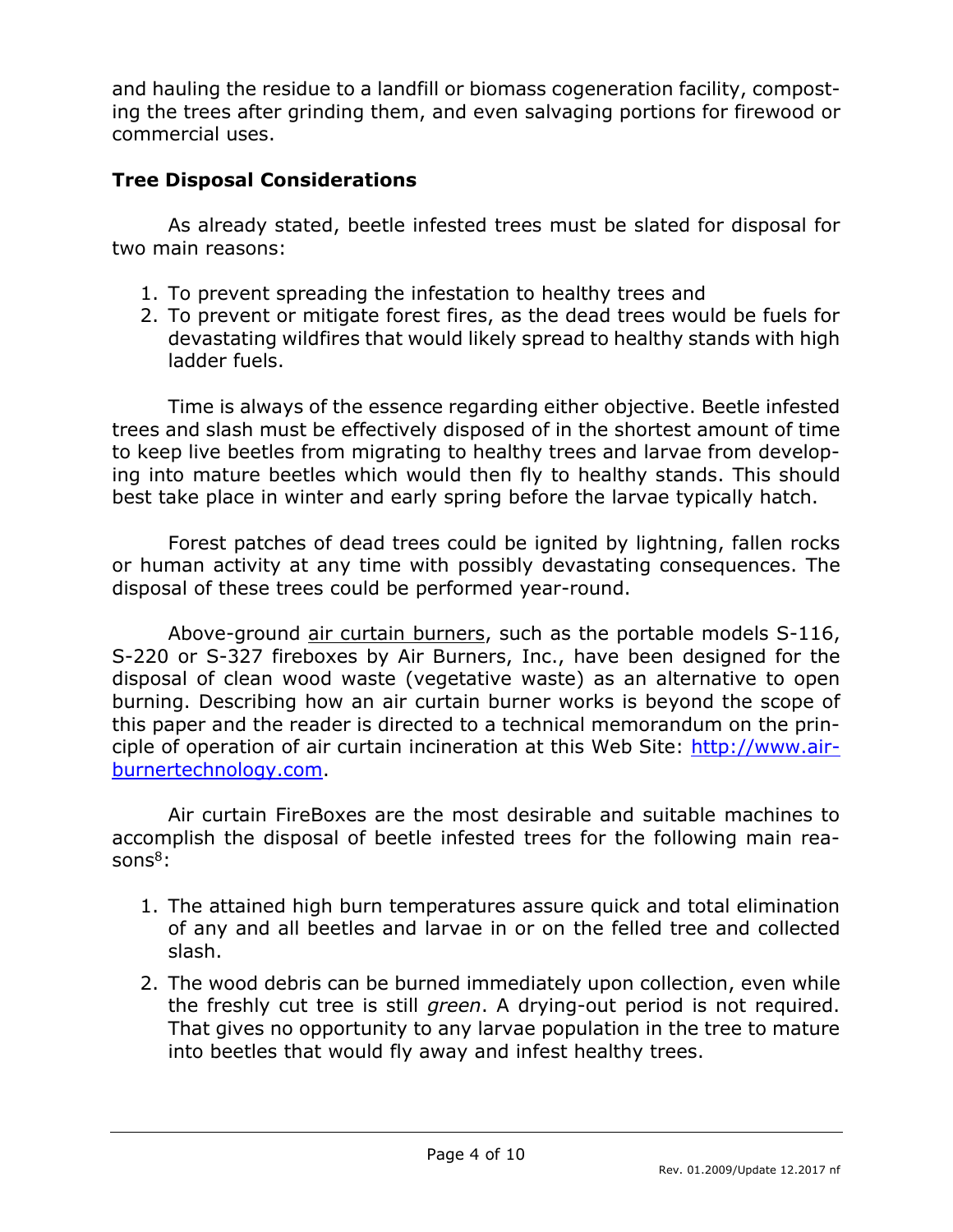- 3. Large sections of tree trunks and brush can be loaded without any or any excessive milling, avoiding the attraction of beetles from the release of conifer resins that may affect beetle behavior as the resins resemble beetle pheromones<sup>7</sup>.
- 4. The air curtain burner achieves 97-99% mass reduction and the resultant ash residue can almost always be applied to the land on site. This eliminates any hauling by trucks.
- 5. The air curtain burner provides the most cost-effective solution for the disposal of wood waste, both from the capital investment angle and the direct operating costs (see last section) and it has a useful life of 10-15 years.
- 6. The air curtain burner is environmentally friendly and its implementation has a limited operational "carbon footprint" in comparison with other disposal methods, as it only employs a small Diesel engine.
- 7. The air curtain FireBox meets or exceeds US EPA regulations for air curtain incinerators.
- 8. The air curtain burner is batch loaded, is simple to operate without a dedicated attendant and has virtually no downtime for repairs.
- 9. The air curtain burner is portable, delivered fully assembled and it can be relocated on site simply by dragging it on its skids.

All alternative disposal options have serious drawbacks.

Chipping was historically considered the preferred option and it was advocated that all beetles and larvae would be 100% destroyed by the violent process within the grinding and chipping machines powered by huge engines. It was thought also that chipping would be the most environmentally friendly alternative and the most economical, as biomass co-generation plants could turn the beetle infested trees into electric power. These premises turned out to be mostly false.

Small-scale tests were carried out by Deborah Mc McCullough, et al, of Michigan State University in 2003 to verify that all Emerald Ash Borer (EAB) beetles and larvae would be killed, if chipping resulted in chips smaller than 1 inch (25.4mm) long<sup>9</sup>. The typical size of this beetle is about one half inch (13.5mm) and its larvae slightly more than 1 inch  $(32mm)^{10}$  in length. The small-scale test did not appear to represent the real-life picture. Beetles and larvae do survive the chipping process. One such report in support of this finding, also from Michigan, shows that the Emerald Ash Borer infested stands of elm trees in circles around a biomass co-generation facility to which chips from Emerald Ash Borer infested trees were hauled by trucks $^{11}$ . This was later verified by a 2005 study conducted by David L. Roberts, et al, of Michigan State University Extension<sup>12</sup>.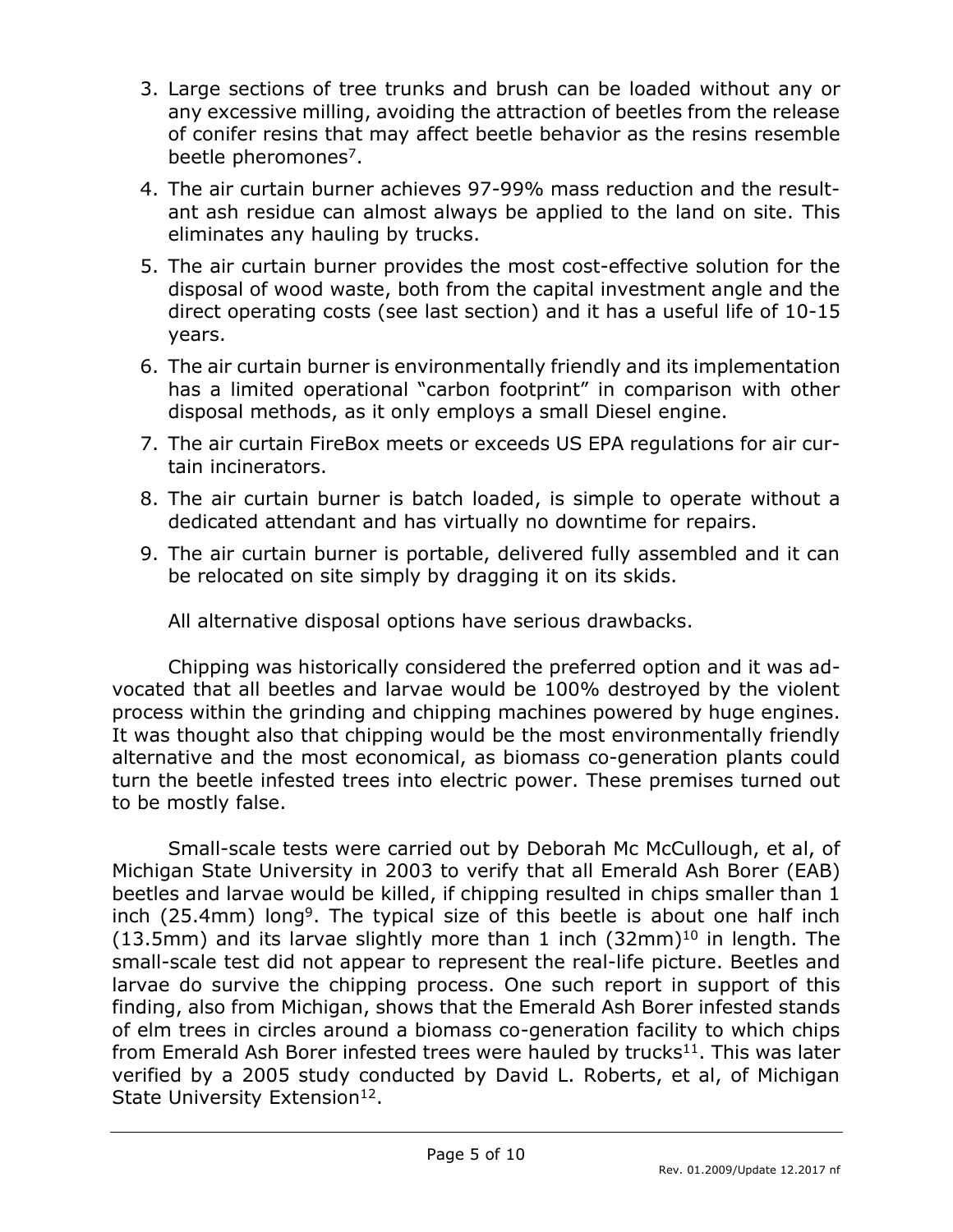Another mistake often made is to refer to the Michigan State University McCullough study in order to justify that chipping trees infested with the Mountain Pine Beetle (or similar) into chips of one inch in size will suffice to kill also this beetle and its larvae. What is not considered is the fact that the mountain pine beetle is much smaller than the Emerald Ash Borer that was used in the Michigan sample. The mountain pine beetle or its larvae is typically less than  $1/5$  inch (5mm) long<sup>13</sup>. Applying the assumptions of the McCullough study would require that trees infested with the mountain pine beetle be ground into chips smaller than about 1/10 inch (2.5mm), in order to kill the beetles and larvae effectively. Even then, it is very doubtful that all the tiny beetles and larvae would actually be hit by the cutting mechanism of the chipper or grinder. Chipping to such a small chip size would usually require more than one pass and is not practical and economical; and it is not what is actually being observed in the field today.

Also, chippers do not handle freshly cut "green" trees and brush very well, although that must be a requisite for effective beetle control. The wood waste drying time that would be required for effective chipping may give larvae ample time to mature and fly off to infest healthy trees. Another reason why the chipping and grinding of green trees would not be advisable is the fact that the chipping causes the release of large amounts of conifer resins in volatile form that attract beetles. This tends to lead to cross colonization, as the infested taken down green trees would usually be close to "leave" trees, the ones to be saved in selective felling initiatives.

Another problem plaguing the chipping operators is the fact that the chips cannot be indiscriminately applied to the forest floor on site. Chips on the forest floor are unnatural and adversely affect the forest ecosystem; that is why the layer of chips that is acceptable is limited by forest scientists. As a consequence the chipped trees will have to be hauled to a landfill at considerable cost and, again, possibly causing cross contamination on the way. Usually the chips cannot be sent to biomass cogeneration plants, because either the chip specifications are not acceptable or the transport costs to a suitable facility are too high.

Finally, a chipper is actually not as environmentally friendly as often proclaimed. The emissions from the massive chipper Diesel engine and the hauling trucks coupled with the (carcinogenic) wood dust released have a greater negative impact on the environment than air curtain burners. Air curtain burners use a small Diesel engine that is fuel efficient and the burning of clean wood is actually a natural process that has occurred on earth for millions of years. Also, the overall cost of the chipper operation is much higher when measured against air curtain burning, as will be demonstrated later.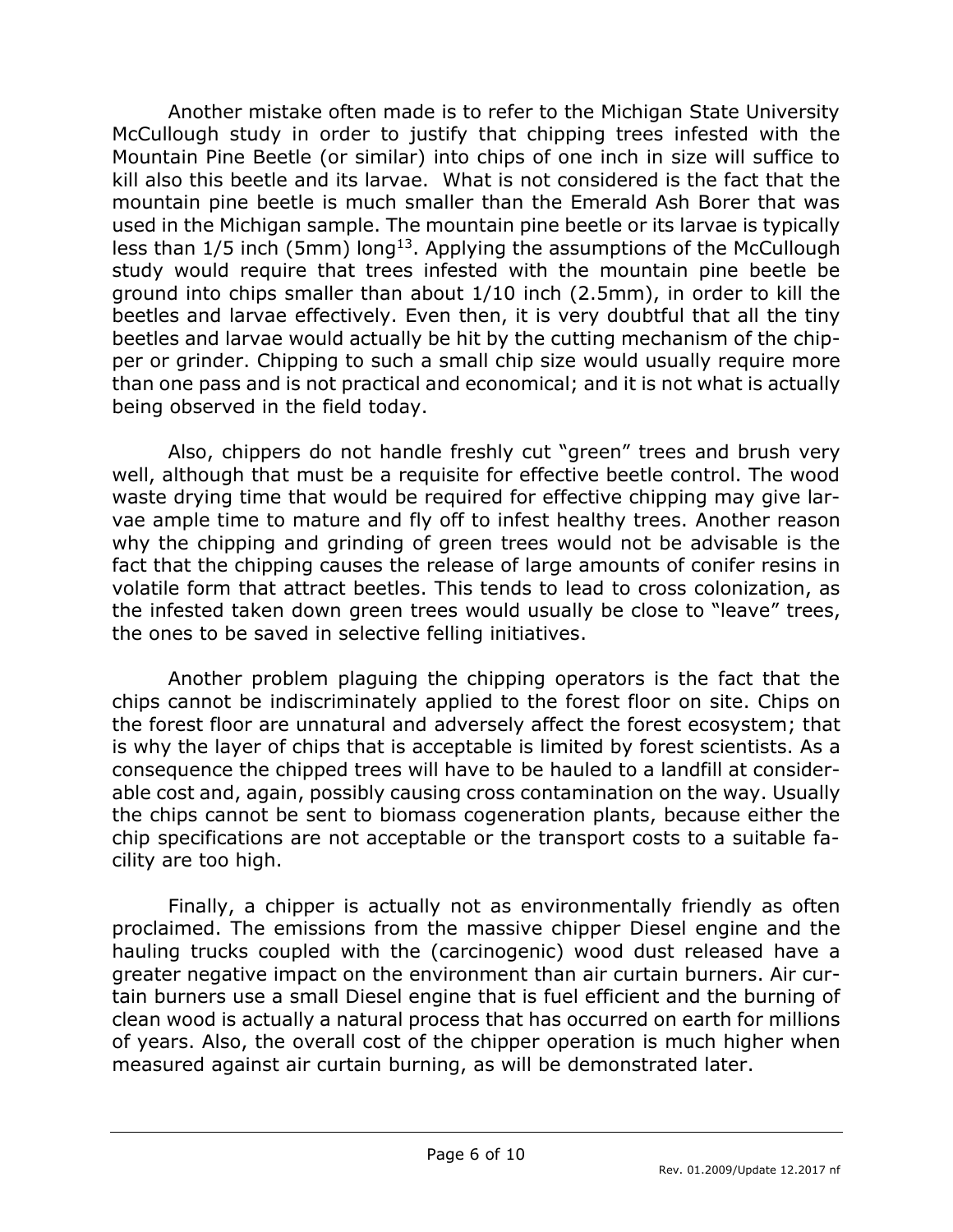The remaining tree disposal options include open pile burning, hauling to and depositing the wood debris into a landfill (usually after chipping the wood debris first to make hauling more manageable) or to compost it which also requires grinding. Little or no guarantee is provided, however, that crosscontamination is prevented during the transport over public roads and at the landfill or composting site. Composting itself has most of the drawback of chipping and more and would be the least attractive option. Open burning is usually not an option, as the burning of green trees which is difficult in itself would have to take place in close proximity to "leave" trees, as transporting the wood debris off-site would obviously be counterproductive. Smoke from open pile burning of wood waste is a serious issue. Entire valleys are known to be filled with smoke for days at a time. Open burning presents a serious wildfire danger, as a "controlled burn" often leads to an out-of-control forest fire. The May 2000 Cerro Grande Fire of Los Alamos, New Mexico, is a testimony of that. It started with a sanctioned prescribed burn and turned into a wildfire causing devastating losses. Interestingly enough, Los Alamos National Laboratory acquired several air burners, including the large S-327 FireBox. They were used for several years in post wildfire clean up and forest fire mitigation work after that disaster.

Dead trees from a beetle kill that comprise large areas should be removed for wildfire prevention and rehabilitation (reforestation) as they pose a serious fire danger. In this wood waste disposal application it is the cost effectiveness alone that makes air curtain burners more desirable than any other disposal option, except possibly, open pile-burning where permitted and if the smoke impact is not considered a nuisance or hazard as already addressed.

## **More About Air Curtain Burners**<sup>14</sup>

Above-ground refractory walled **FireBoxes** by Air Burners, Inc. have a useful life of 10 to 15 years, making them a prudent capital acquisition. Depending on the model, direct operating costs are between \$7.00 and \$10.00 per hour based on late 2017 Diesel fuel cost, and the operation of the machines is simple and safe. Ancillary equipment for loading the FireBoxes can range from excavators to front loaders with a rake and even Bobcats, heavy equipment that usually is already on hand with experienced operators in the forest industry. Depending on the model chosen, Air Burners' FireBoxes can be transported on tilt-bed trailers, low-boys, drop decks, etc., or by the custom slide-axle trailers from *Landoll* that feature self-loading and unloading of all FireBoxes.

All Air Burners, Inc. air curtain burners are delivered completely assembled ready for immediate use. There is no need for set-up or tear down at all.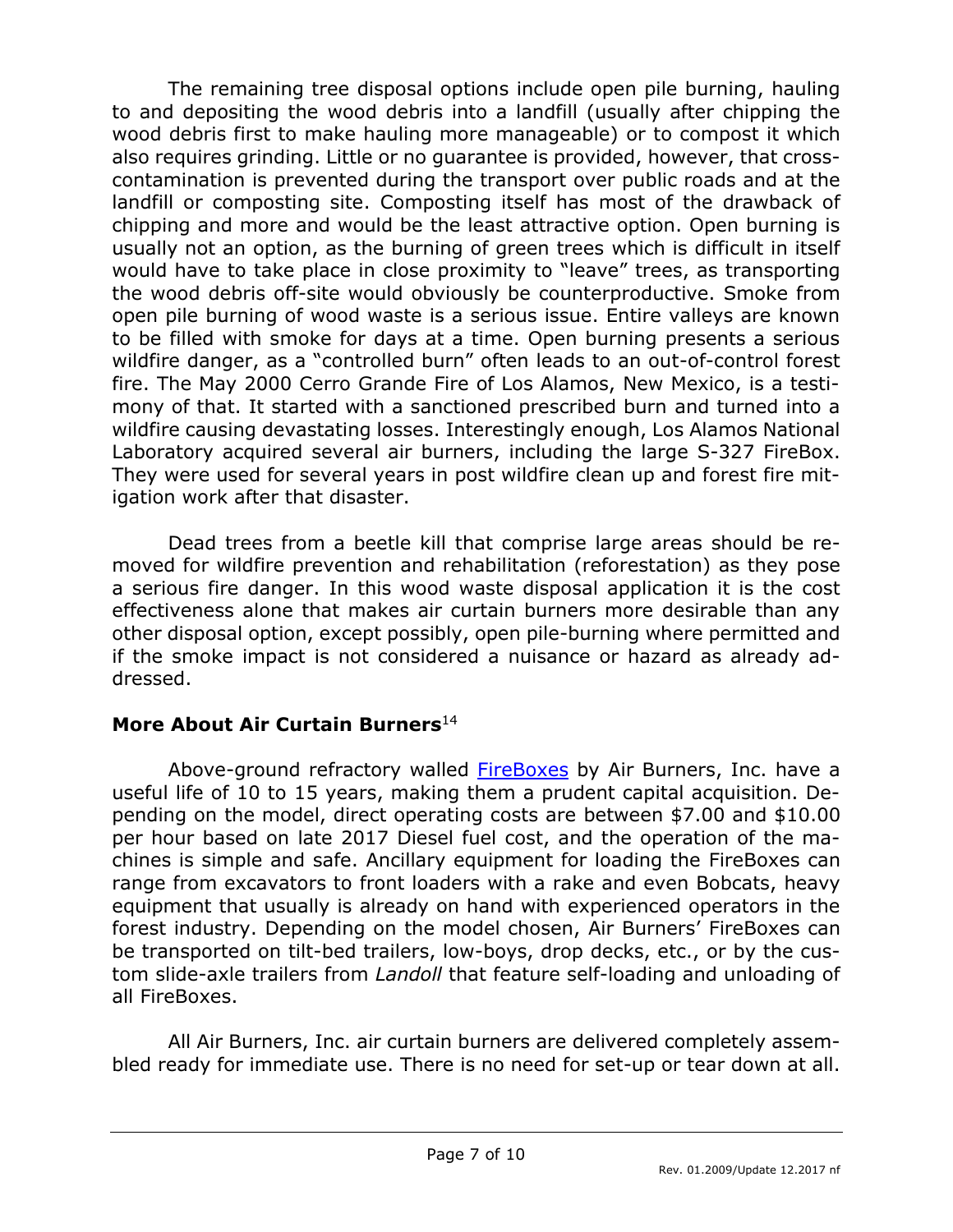The fireboxes are designed to be dragged on their skids and they have no bottoms, as they are placed directly onto the ground.

The 2017 cost range of Air Burners' standard above-ground air curtain burners is roughly \$80,000 to \$165,000 (which includes the smaller trailer-mounted "[BurnBoss](http://www.burnboss.com/)", but not the electric power generation [PGFireBox\)](http://www.pgfirebox.com/), and all machines are manufactured in the USA at the Air Burners, Inc. factory in Palm City, Florida. All units meet the US-EPA regulations for air curtain incinerators<sup>15</sup>.

New products include selected FireBoxes adapted so that they can be loaded and unloaded by standard roll-off trucks as are used throughout the US for many years ("Roll-off [FireBox](https://www.rofirebox.com/)"). The principle of loading and unloading will mirror that of standard 20-foot construction dumpsters or cans. This will further simplify the deployment of fireboxes to the landings in the deep forest and the collection sites in the wildland-urban interface zones. A single FireBox could also be easily shared by several communal entities and transported by equipment that is usually already available commercially in the local area.





S-220 Firebox S-220 Firebox

## **Summary**

Many forests in North America are being destroyed by a variety of pests, mostly beetles. One major cause is related to the weakening of the trees due to the buildup of forest understory for nearly 100 years which has not been cleared by naturally occurring low-severity forest fires. These weakened stands are thus susceptible to beetle infestation. Trees killed by beetles must be removed to prevent the spreading of beetle infestations and as a wildfire mitigation and restoration effort. Beetle infested trees removed in selective felling operations must best be destroyed on site and while still green. The most effective and most commercially viable method for the disposal of these trees is the use of above-ground air curtain burners also called FireBoxes by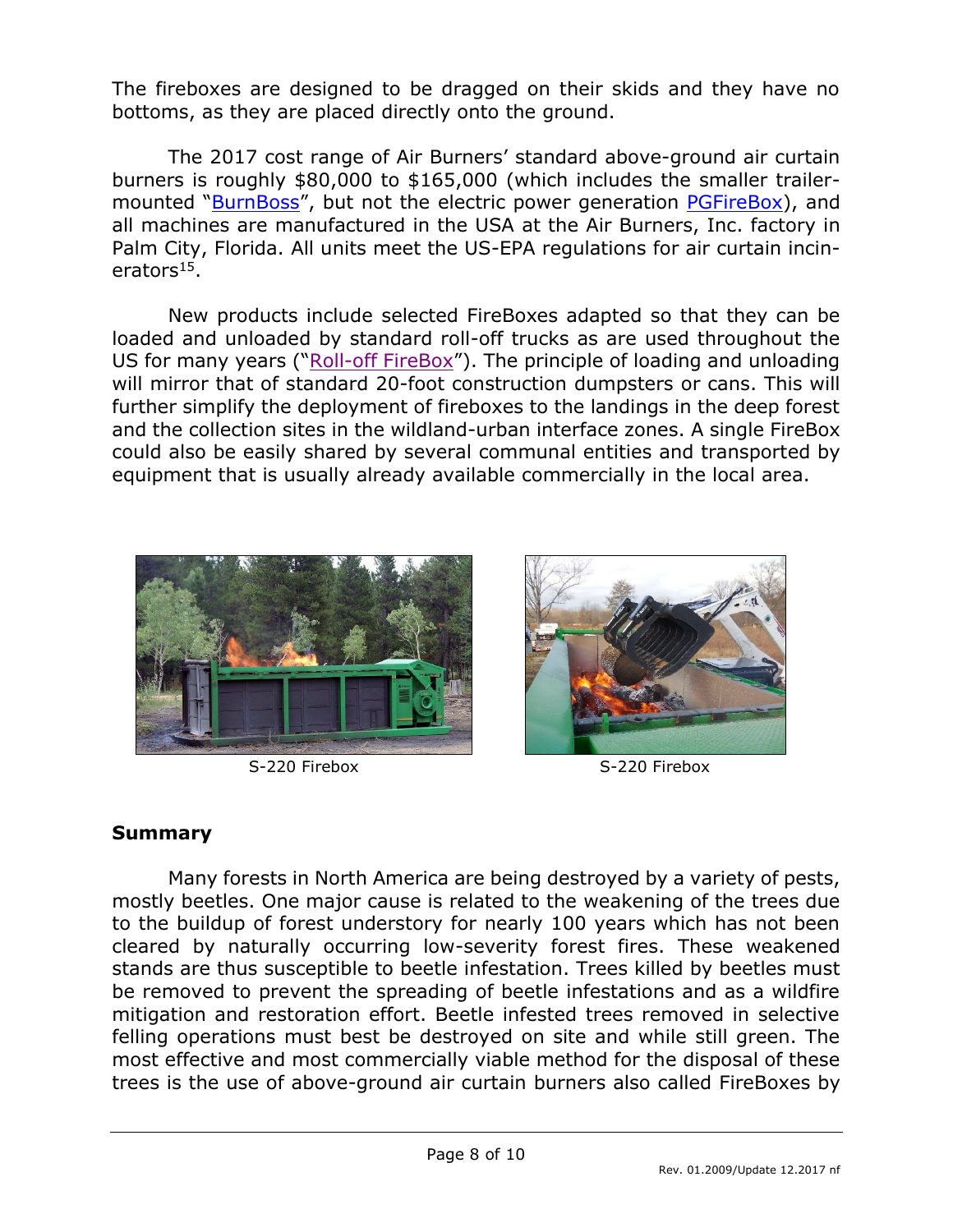Air Burners, Inc. They are used, for example, by the US National Park Service, the USDA Forest Service, State of California and the Rocky Mountain national Park in Colorado and many other government agencies and private forest industry businesses in the US and Canada. The patented above-ground air curtain burners are manufactured by Air Burners, Inc. of Palm City, Florida and available from the factory.

# **References:**

1. CBC News, *"Pine beetle outbreak adds to greenhouse gas woes,"* April 2008, accessible at [http://www.cbc.ca/news/technology/pine-beetle-out](http://www.cbc.ca/news/technology/pine-beetle-outbreak-adds-to-greenhouse-gas-woes-1.725982)[break-adds-to-greenhouse-gas-woes-1.725982](http://www.cbc.ca/news/technology/pine-beetle-outbreak-adds-to-greenhouse-gas-woes-1.725982)

2. The Champion Tree Project, *"The Magic Tree,"* USDA supported Educational Program, accessible at <http://www.youtube.com/watch?v=TcnWLXz0iVg>

3. Dean Lueck, Jonathan Yoder *"Clearing the Smoke From Wildfire Policy: An Economic Perspective* accessible at [http://www.perc.org/sites/de](http://www.perc.org/sites/default/files/pdfs/PS-56-WEB%20final.pdf)[fault/files/pdfs/PS-56-WEB%20final.pdf](http://www.perc.org/sites/default/files/pdfs/PS-56-WEB%20final.pdf)

4. *"CAL FIRE – Benefits of Fire,"* accessible at [http://www.fire.ca.gov/communications/downloads/fact\\_sheets/TheBene](http://www.fire.ca.gov/communications/downloads/fact_sheets/TheBenefitsofFire.pdf)[fitsofFire.pdf](http://www.fire.ca.gov/communications/downloads/fact_sheets/TheBenefitsofFire.pdf)

5. *"Sequoia Sempervirens: Trial by Fire,"* by Eileen Jones accessible at [http://www.wildcarebayarea.org/site/PageServer?pagename=eNews\\_Au](http://www.wildcarebayarea.org/site/PageServer?pagename=eNews_August2012_Redwoods)[gust2012\\_Redwoods](http://www.wildcarebayarea.org/site/PageServer?pagename=eNews_August2012_Redwoods)

6. Colorado State University, *"Mountain Pine Beetle,"* accessible at [http://extension.colostate.edu/topic-areas/insects/mountain-pine-beetle-5-](http://extension.colostate.edu/topic-areas/insects/mountain-pine-beetle-5-528/) [528/](http://extension.colostate.edu/topic-areas/insects/mountain-pine-beetle-5-528/)

7. Leatherman, Dave, *"Fire Fuels Reduction and Bark Beetles,"* Colorado State Forest service, October 2002, accessible at [http://www.frftp.org/sites/default/files/education/bark\\_beetles\\_fuel\\_mitiga](http://www.frftp.org/sites/default/files/education/bark_beetles_fuel_mitigation.pdf)[tion.pdf](http://www.frftp.org/sites/default/files/education/bark_beetles_fuel_mitigation.pdf)

8. Air Burners, Inc., *"Above –ground Air Curtain Burners (FireBoxes),"*  accessible at<https://airburners.com/products/firebox-series/>

9. US Forest Service Northern Research Station, "*Effects of chipping, grinding, and heat on survival of emerald ash borer, Agrilus planipennis (Coleoptera: Buprestidae)*," McCullough, Deborah G., et al, 2003, accessible at